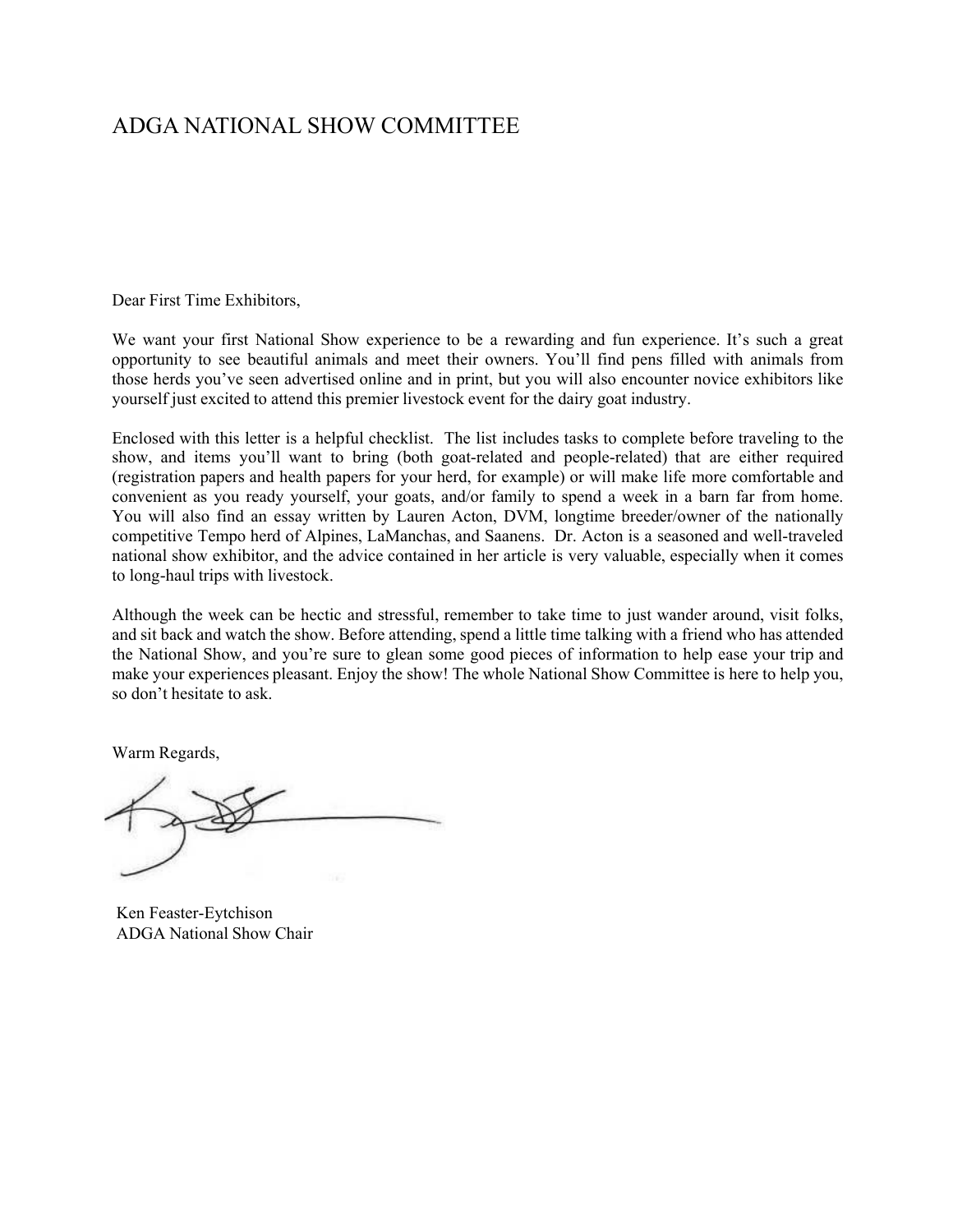# **National Show Suggested Checklist**

## **THINGS TO DO**

- FIND A RELIABLE, DEPENDABLE GOAT CARETAKER FOR 7-10 DAYS
- INFORM YOUR VET YOU WILL BE AWAY
- LEAVE YOUR CONTACT NUMBER

## **GOAT THINGS TO BRING WITH YOU**

- REGISTRATION PAPERS, HEALTH PAPERS, MILK RECORDS
- NATIONAL SHOW PACKET WITH RULES
- COPY OF YOUR SHOW ENTRY FORM
- **D** HAY RACK/FEEDERS
- GRAIN FEEDERS
- WATER BUCKETS (ENOUGH FOR ALL PENS)
- **D** STRAW
- FEED, HAY & GRAIN (YOU CAN ALSO BUY HAY, STRAW & FEED ON SITE)
- TACK BOX (FILLED WITH ALL YOUR CLIPPERS, EXTRA BLADES, HOOF TRIMMERS, SHAMPOOS, SPRAYS, COLLARS)
- VET PACK (BE READY FOR SCOURS, BLOAT, SORES, STRAINS, RUNNY NOSES)
- **D** HERD DISPLAY/HERD LISTS
- EXTENSION CORDS -CHECK RULES FOR CORRECT SIZES (KEEP OUT OF REACH OF GOATS!)
- SMALL WATER BOTTLE FOR MISTING ANIMALS
- SHORT HOSE & SPRAY NOZZLE FOR BATHING

### **PEOPLE THINGS TO REMEMBER TO BRING WITH YOU**

- SUFFICIENT CLOTHES EXTRA SETS OF SHOW WHITES
- **D** READING MATERIALS
- FOLDING CHAIRS
- COOLER (BAGS OF ICE WILL BE AVAILABLE FOR PURCHASE AT THE SHOW)
- ACTIVITY THINGS (GAMES, MUSICAL INSTRUMENTS, ETC.)
- FOOD (STOCK UP ON PREPACKAGED AND EASY TO PREPARE FOOD)
- PERSONAL ITEMS INCLUDING MEDICATIONS AND FIRST AID SUPPLIES
- EXTRA MONEY TO STOCK UP ON SUPPLIES AND GIFTS FROM THE MANY VENDORS AT THE SHOW

*Plan some time to visit local sites.* 

See You at the Show!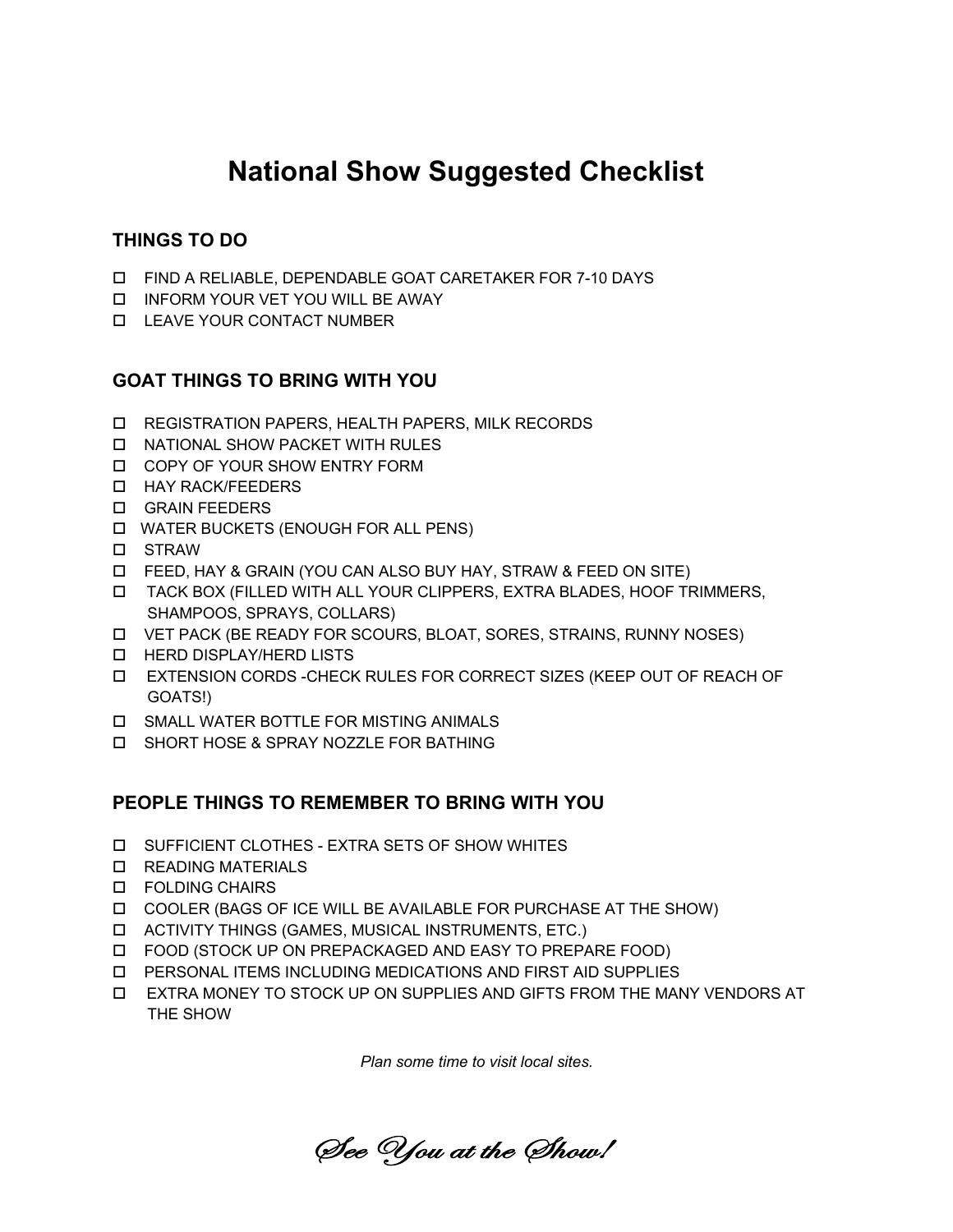# **Going the Extra Mile Pays Off with Traveling Animals**

#### by Lauren Acton, DVM

*"GOING THE EXTRA MILE"*  is a phrase that our goats know well. Yet there is a major difference between hauling 4 to 8 hours to a show, and hauling 48 to 84 hours to Nationals or a Convention. Simply "getting there" is not enough; remember that on arrival the goats will be on public display and expected to be in show condition. Our 1994 Spotlight Sale kid had been hauled well over 7000 miles to various shows by the time she arrived in Madison, Wisconsin. Her dam, Winner, has been showing in Washington, Oregon, Wyoming, Texas, Nebraska and Canada, and still maintains over 3000 lbs. of milk per lactation.

How do we do it? Is there a secret to successful hauling? What special feed, injections, etc. do we give? The answer is basically none. The secret to successful hauling lies mainly in common sense, healthy goats and lots of preparation.

The most important aspect of hauling goats is to start with healthy animals. We try to avoid hauling unweaned kids: the major exception here are dam-raised kids which are hauled with their dams. Otherwise, "bottlebabies" tend to have more digestive upsets than older kids. I'm sure much of this is due to erratic schedules, inconsistent milk temperatures, and the inability to adequately clean and disinfect milking and feeding equipment. Also, the change from maternal antibodies to the kid's own immune system occurs between 8-12 weeks of age.

# *"The most important aspect of hauling goats is to start with healthy animals"*

This is one of the most susceptible ages for viral and bacterial diseases. As a result, we usually select our "show string" kids based on which dams we are hauling, or pick older kids.

We also avoid hauling does over 8 years old, or any animal that doesn't appear to be in good condition at the start of the trip. Even a potential National Champion win doesn't justify the stress on these older does.

We don't vaccinate with anything special, or give prophylactic antibiotics. I just follow a standard program of CDT and BoSe injections. I do make sure that the goats are current on their de-worming, and that the kids have been recently treated for coccidiosis.

The milkers that haul the best are does with the most persistent lactations. It seems that goats which will milk an even, steady amount tend to rebound from the trip sooner and are metabolically more stable than those that have extremely high production for shorter periods of time.

#### *Trailer ideas*

Over the years we have added, changed and fiddled with our trailer innumerable times as new ideas are tried. It helps immensely to have a patient mechanical engineer who specializes in design for a husband. We started with an old 16' stock trailer–the kind that you're not afraid to weld onto or drill holes into as ideas are tried out. Our sole aim is to provide as healthy of an environment as possible, in as many weather conditions as necessary.

The trailer is painted white inside and out. While this coordinates nicely with Saanens, our main goal was to decrease temperature by reflecting the sun, and to provide a light, clean interior.

Ventilation is of utmost importance. Our trailer has solid walls up to about 3 feet, then open, slatted sides for another three feet. We have plywood panels that can be adjusted to cover  $\frac{1}{2}$ ,  $\frac{3}{4}$  or all of the open area, or they can be removed entirely. It seems that most hauls are invariably in extremely hot weather. We usually drive with the panels about  $\frac{1}{2}$  way up, then remove them immediately when we stop. An alternative is to remove one side, and raise the other to provide shade in incessant sun.

The floor of the trailer is made of 2x6's with drainage spaces between the boards. We cover this with rubber mats to decrease vibrations, I prefer shavings instead of straw for bedding since they are easier to walk in.

We have installed special mangers along the sides. They are raised so they don't decrease floor space. They are narrow, just the width of one flake of hay. Not only does this decrease the

space taken up by the mangers, but it also helps to prevent the goats from actually sticking their heads into the manger and becoming stuck should the trailer veer or stop suddenly. The mangers are removable and become pen mangers while at the show.

We use removable 2x4's to create a rack for bales of hay about the goats. Our trailer has a shelf above the tack compartment. Using these two areas, plus strapping a few small bales on the outside allows us to carry a  $\frac{1}{2}$  ton of hay if necessary. Putting hay over the goats does decrease airspace, but it provides insulation from the sun or cold when coupled with adequate airflow ventilation. We do leave areas open at the front and rear of the trailer so people can stand upright while watering and feeding. Our milk stand fits nicely on one side, and a large tack compartment in front completes the goat part of the trailer.

We leave water buckets in the trailer while driving. These are huge one ft. ties to help prevent spillage. While only a few goats actually drink while

*"Our sole aim is to provide as healthy of an environment as possible, in as many weather conditions as necessary*

moving, the buckets are available as soon as we stop. We also carry extra containers of water, as water can be hard to find at some rest stops.

Important items that shouldn't be overlooked include a spare tire, a functioning hydraulic jack (capable of lifting the loaded trailer to change a tire), well maintained trailer brakes and wiring and safety "break away" brakes. We added a sway bar in 1994 and it has been well worth the cost, especially in windy South Dakota. I hope to add a 20-gallon water reservoir with a spigot.

While at the shows, we turn our "goat" trailer into a "people" trailer. The mangers are removed and put into goat pens. The hay comes down and the 2x4's slide back to form a 2 ft. wide shelf at the rear of the trailer. An awning made of an 8x12 tarp and wooden